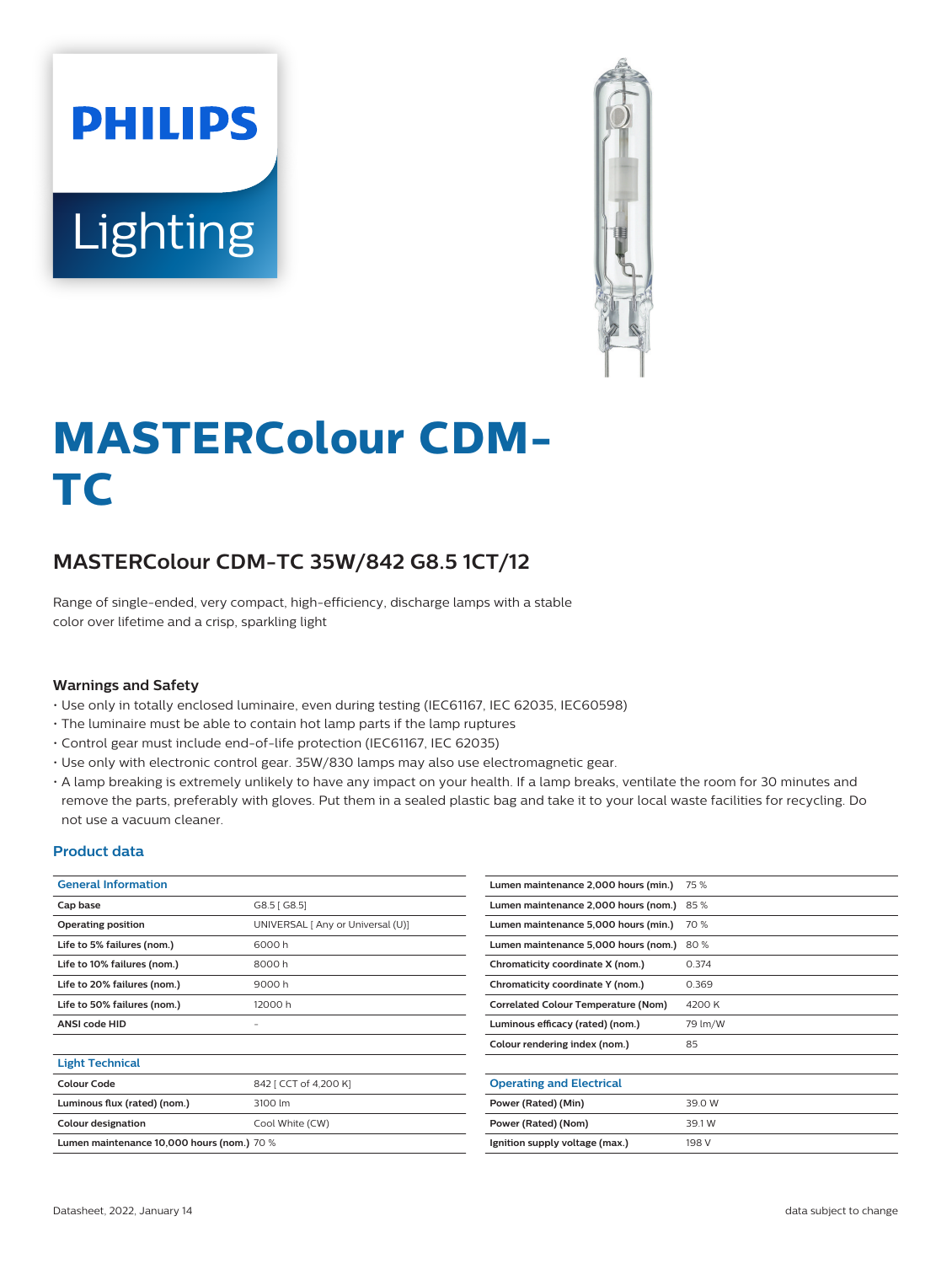## **MASTERColour CDM-TC**

| Damage factor D/fc (max.)            | 0.5                              |  |  |  |  |
|--------------------------------------|----------------------------------|--|--|--|--|
|                                      |                                  |  |  |  |  |
| <b>Luminaire Design Requirements</b> |                                  |  |  |  |  |
| Bulb temperature (max.)              | 500 °C                           |  |  |  |  |
| Pinch temperature (max.)             | 300 °C                           |  |  |  |  |
|                                      |                                  |  |  |  |  |
| <b>Product Data</b>                  |                                  |  |  |  |  |
| Full product code                    | 871869648461600                  |  |  |  |  |
| Order product name                   | MASTERColour CDM-TC 35W/842 G8.5 |  |  |  |  |
|                                      | 1CT/12                           |  |  |  |  |
| EAN/UPC - product                    | 8718696484616                    |  |  |  |  |
| Order code                           | 48461600                         |  |  |  |  |
| SAP numerator - quantity per pack    | 1                                |  |  |  |  |
| Numerator - packs per outer box      | 12                               |  |  |  |  |
| <b>SAP</b> material                  | 928093805129                     |  |  |  |  |
| SAP net weight (piece)               | 10.000 g                         |  |  |  |  |
| <b>ILCOS</b> code                    | MT/UB-35/842-H-G8.5-17/85        |  |  |  |  |

## **Dimensional drawing**

**PET (NIOSH) (min.)** 8 h/500lx



**MASTERColour CDM-TC 35W/842 G8.5 1CT/12**

### **Photometric data**



| Product                                                       | $D(max)$ D |  | O L(min) L(max) L | C (max) |
|---------------------------------------------------------------|------------|--|-------------------|---------|
| MASTERColour CDM-TC 15 mm 0.5 in 5 mm 51 mm 53 mm 52 mm 85 mm |            |  |                   |         |
| 35W/842 G8.5 1CT/12                                           |            |  |                   |         |